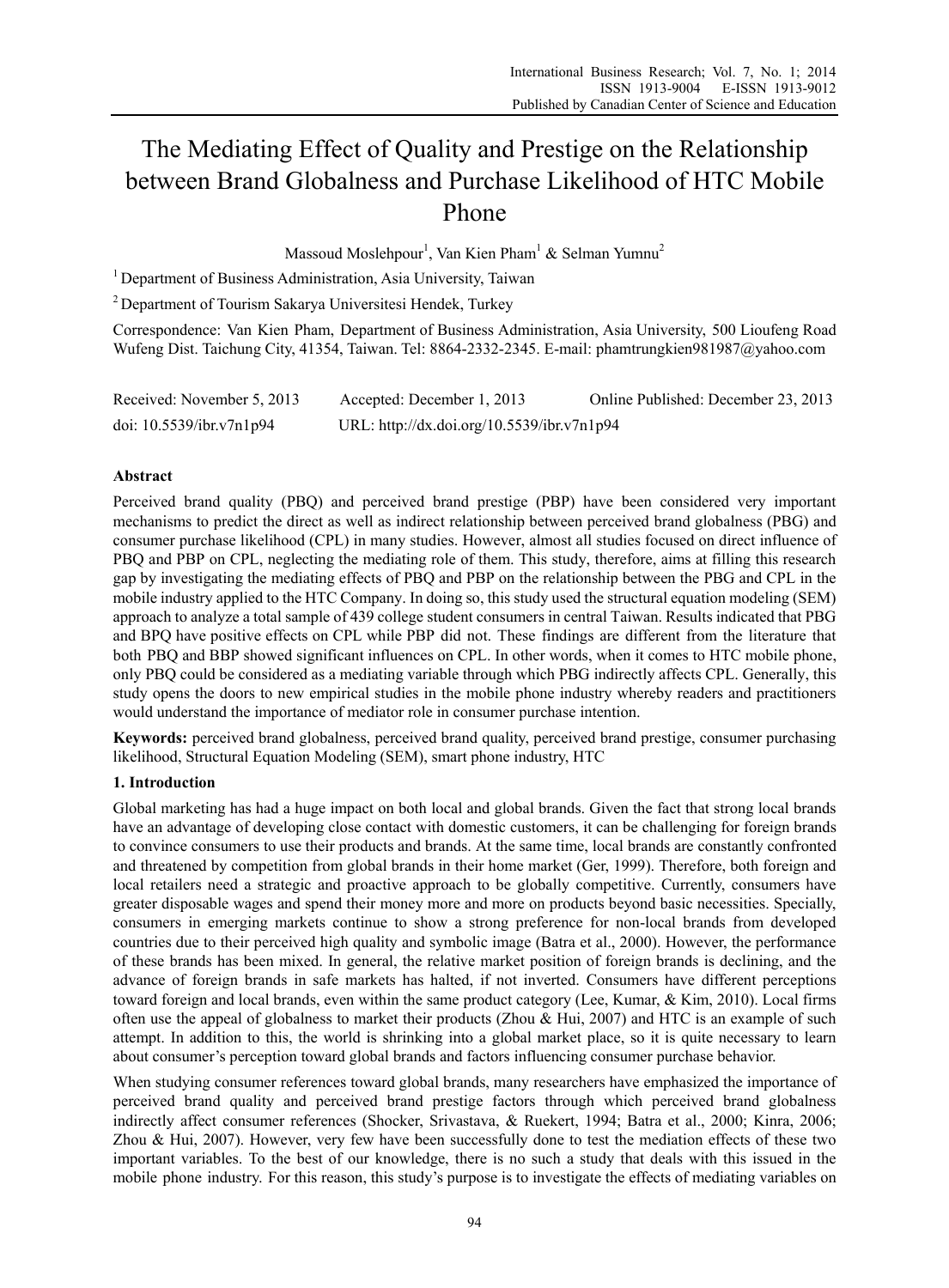the relationship between the predictor and the outcome variables.

In so doing, this study aims at constructing an overall framework of relevant variables obtained from the given literature. Specifically, the research used perceived brand quality and perceived brand prestige as two mediator variables to examine the effects of perceived brand globalness on consumer purchase likelihood. This study conducted a survey on college students consisting of four universities in the central part of Taiwan to understand their perceptions of global brand versus local brand. The theory of Baron and Kenny (1986) together with structural equation modeling (SEM) approach was used as the methodology in this study to complete the discussed tasks.

## **2. Literature Review**

The purpose of this section is to review critical factors that affect consumer preferences for global brands. Then, the fundamental concepts of those critical factors are discussed. Based on that, we propose six hypotheses for dealing with the research problem. Eventually, the conceptual framework of this study is proposed.

# *2.1 Critical Factors that Influence Consumer Purchase Likelihood (CPL) for Global Brands*

Consumer purchase intention or consumer purchase likelihood is considered as a subjective inclination toward a product and can be an important index to guess consumer behavior (Fishbein & Ajzen, 1980; Chi, Yeh, & Yang, 2009). To determine factors that have a strong influence on consumer's perception toward global brands, a great number of studies have been done before, to name a few, Shocker et al. (1994), Batra et al. (2000), Kinra (2006), Zhou & Hui (2007), and Steenkamp, Batra, and Alden (2003). Among them, Shocker et al. (1994) proposed that perceived brand globalness was one of the most important factors affecting consumer perception of brand superiority. In addition, perceived brand globalness has been highly connected with brand prestige and brand quality (Batra et al., 2000). Later, Steenkamp et al. (2003) identified that perceived brand prestige is the second factor driving global brand preference. Accordingly, they conducted a study on consumer preferences of global and local brand. In this study, the authors construct a research framework with three main pathways, thereby perceived brand globalness (PBG) affect consumer's purchase likelihood. The framed pathways were perceived brand quality (PBQ), perceived brand prestige (PBP), and the psychological benefits of PBG. As a result, PBG has a positive influence on both brand quality and brand prestige. Finally, through these pathways, PBG can indirectly affect consumer's purchase likelihood (Steenkamp et al., 2003).

# *2.2 Perceived Brand Globalness (PBG)*

Basically, a local brand is sold and marketed (distributed and promoted) in a relatively small and limited geographical area. A local brand is a brand that can be found in only one country or zone. It may be called a zonal brand if the area encompasses more than one metropolitan market. It may also be a brand that is developed for a specific local marketplace; however, an interesting thing about local brands is that the local branding is more often done by consumers than by the producers. So, local brands are distinct as brands that exist in one country or in a limited environmental region (Wolfe, 1991; Schuiling & Kapferer, 2004; Eckhardt, 2005).

According to Yu and Dong (2010), the term "global brand" is one which is perceived to reflect the same set of values around the world. Global brands transcend their origins and create strong substantial relationships with consumers across countries and cultures (Johansson & Ronkainen, 2004). Where a customer buys one new global product is not important, because the customer feels the same thing about the product. Global branded products having this image in and around the world offer similar quality products. Examples of global brands include Facebook, Apple, Pepsi, McDonald's, Sony, Nike and so forth. These brands are used to sell the same product across multiple markets and can be considered successful to the extent that the associated products are easily recognizable by the diverse sets of consumers.

## *2.3 Perceived Brand Quality (PBQ)*

Perceived Brand Quality is found to be the most important predictor for the pathway between perceived brand globalness and the consumer purchase likelihood in comparison with perceived brand prestige (Steenkamp et al., 2003). Therefore, it is suggested that brand quality should be primarily focal strategy key for global brand managers.

Aaker (1991) defined perceived quality as the customer's perception of the overall quality or superiority of a product or service in term of its intended purpose, relative to alternatives. Strizhakova, Coulter, and Price (2011) developed two models with two specific mediating variables namely brand and self-identity brand signal to identify the global brand preferences of consumers. They found that consumers in both developed and developing countries prefer global brands due to higher quality.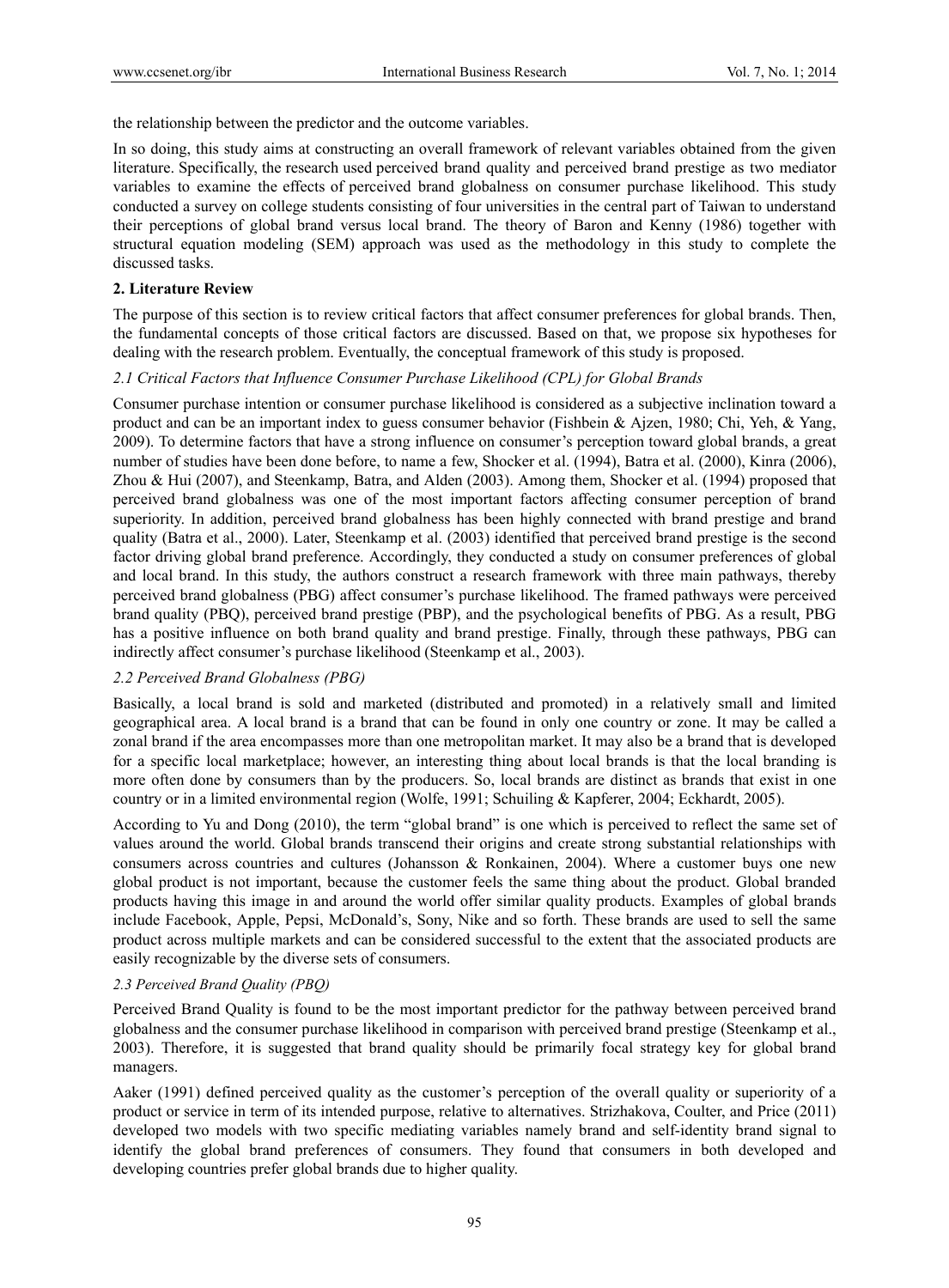Therefore, quality is a main factor affecting customer perception and underlying the long-term success of products and firms (Mitra & Golder, 2006). It thus differs from actual or objective quality. Perceived quality should not be mistaken with the nature and quantity of ingredients, features, or service of a product. At the same time, perceived quality should be distinguished from manufacturing quality and the zero defect goal (Aaker, 1991). Thus, perceived brand quality can be defined as the customer's perception of the overall quality or superiority of a product or service with respect to its intended purpose, relative to alternatives.

## *2.4 Perceived Brand Prestige (PBP)*

Early, perceived brand prestige was found to be the second driving force between perceived brand globalness and consumer purchase likelihood (Steenkamp et al., 2003). The concept of prestige may mean different things to different consumers. The general conjecture is that prestigious brands are infrequently purchased. Therefore, they require a higher level of interest that strongly relates to an individual's self-concept. A consumer's perceived prestige image of a brand is produced from a multitude of interactions between the consumer and different factors within the environment; therefore, it is expected that different consumers would have different perceptions of prestige levels for the same brand.

Consumers improve their perceptions of a product's prestige based on interactions with the product, object properties (e.g., appearance), pleasurable values and emotional attraction (Vigneron & Johnson, 1999). Perceived brand value related with the product provides satisfaction. If consumers feel the product gives more satisfaction, which will affect consumers' perceived brand value.

## *2.5 Consumer Purchase Likelihood (CPL)*

Regarding this topic, Gielens and Steenkamp (2007) carried out a study on the effect of a new product on consumers. They found that a new product acceptance is related to company's brand reputation factors. In other words, consumers demonstrated higher preferences for a new product if a company introduces a product by a brand with more market power and reputable brand name across the all these countries. Consumers make many buying decisions every day, and the buying decision is the focal point of the marketer's effort (Armstrong & Kotler, 2011). Furthermore, these two authors proposed five stages of the buyer decision process which consisted of need for recognition, information search, evaluation of alternatives, purchase decision, and post purchase behavior. Steenkamp et al., (2003) suggested two pathways, namely, the perceived brand quality and brand prestige, through which PBG affects CPL. The first pathway, indicates a positive relationship between PBG and PBQ, which upwardly affects brand purchase likelihood. Global brand perception has an effect on consumer purchase likelihood. The second pathway indicates a positive relationship between PBG and PBP which upwardly affects brand purchase likelihood. Their research found the influence of perceived brand quality to be stronger on consumer purchase likelihood. However, studies from developing countries have found different effects. This means research results are related to participants' social life and products. Therefore with the same research questions, in different countries, we can find different results. Specifically, consumers from developing countries tend to use the ownership and/or consumption of global brands to increase their social status and strengthen self-identity of being a worldly consumer (Batra et al., 2000). Those theoretical models were focused on global brand perception and positioning which might play an important role in purchasing behavior (Steenkamp et al., 2003; Strizhakova, 2011).

In short, higher quality and higher prestige of a global brand are the pathways through which perceived brand quality can indirectly affect consumer purchase likelihood. For these reasons, this study used perceived brand quality and perceived brand prestige as mediation factors to identify the above mentioned relationship. Existing research indicated that PBG not only can directly influence CPL, but also indirectly affect CPL through PBQ and PBP (Han, 1990; Steenkamp et al., 2003). Based on those findings, this paper built the research hypotheses. The next two sections will look at "direct" and "indirect" effects pf PBG.

## *2.6 Hypotheses and Research Framework*

## 2.6.1 Effect of PBG on PBQ

In the past, in both developed and developing countries, consumers had seen a global brand as a symbol of high quality due to its premium price and global acceptance (Batra et al., 2000; Bhardwaj at el., 2010; Keller, 1997; Kapferer, 1997). Recently, the conception about high perceived quality of global brand has continued to be supported in some typical studies like Milberg and Sinn (2008) or Steenkamp et al. (2003). Then, in this paper we also support this notion of a global brand to build the hypothesis 1 is proposed as follows:

H1: Perceived brand globalness positively affects consumers perceived brand quality.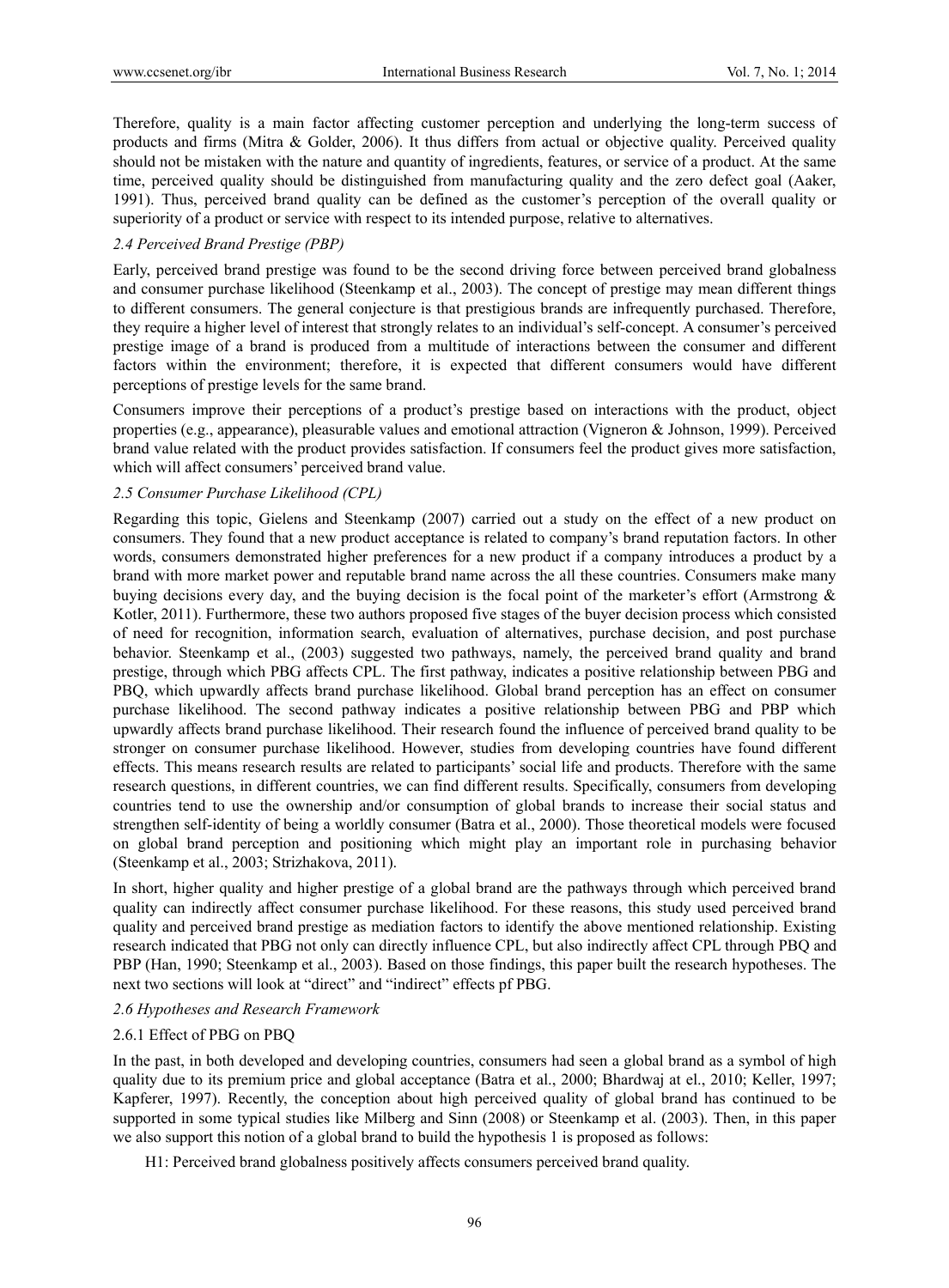# 2.6.2 Effect of PBG on PBP

A global brand often has higher prestige than a local brand due to its scarcity and premium price (Bearden & Etzel, 1982; Batra et al., 2000). These high scarcity and high price are just the two reason make a greater Batra aspirational and prestige appeal (Bearden & Etzel, 1982). Overtime, many scholars states that PBG leads to a higher brand prestige, but to the best of our knowledge, there is no paper empirically test this relation with respect to the smart phone industry. This study therefore uses the following hypothesis to fill the research gap.

H2: Perceived brand globalness positively affects consumers perceived brand prestige.

# 2.6.3 Effect of PBG on CPL

According to Steenkamp et al. (2003), a global brand has its ability to impact on the consumers' propensity toward purchase likelihood. In addition, an added value can be created in consumers' mind when a brand is perceived as global. Therefore, higher perception of brand globalness may result in higher consumers purchase likelihood.

H3: Perceived brand globalness positively affects consumers purchase likelihood.

2.6.4 Effect of PBQ and PBP on CPL

Existing studies indicate that PBQ and PBP for a global brand could influence CPL due to the fact that, in addition to quality, a global brand represents high prestige or social status (Shocker et al., 1994; Batra et al., 2000). Furthermore, in the empirical study done by Steenkamp et al. (2003), quality and prestige are two factors driving consumers' purchase intention of a global brand. Thus, it can be concluded that PBQ and PBP of a global brand will strongly affect CPL as stated in the following hypotheses.

H4: Perceived brand quality positively affects consumers purchase likelihood.

H5: Perceived brand prestige positively affects consumers purchase likelihood.

2.6.5 Effect of PBG on CPL via the PBQ and PBP mediators

As mentioned earlier, two indirect pathways have been introduced by Steenkamp et al. (2003) to examine the mediating roles of PBQ and PBP. Empirical studies in developed countries showed that PBQ has a stronger effect on CPL than PBP. However, this might be different in developing countries, like Taiwan, and specially related to the smart phone industry. Furthermore, owning global brands to prove self-social status have been a trend for consumers in developing world. Therefore, we proposed the following hypothesis with the aim to explore the influence of PBG on CPL through pathways of PBQ and PBP.

H6: Perceived brand quality and perceived brand prestige mediate the influence of perceived brand globalness on consumer purchase likelihood.

As discussed earlier, the theoretical framework was built mainly based on the research proposal and the review of literature in the given field. The whole model is illustrated in Figure 1 including six hypotheses which were later used to test the research model.



Figure 1. The theoretical framework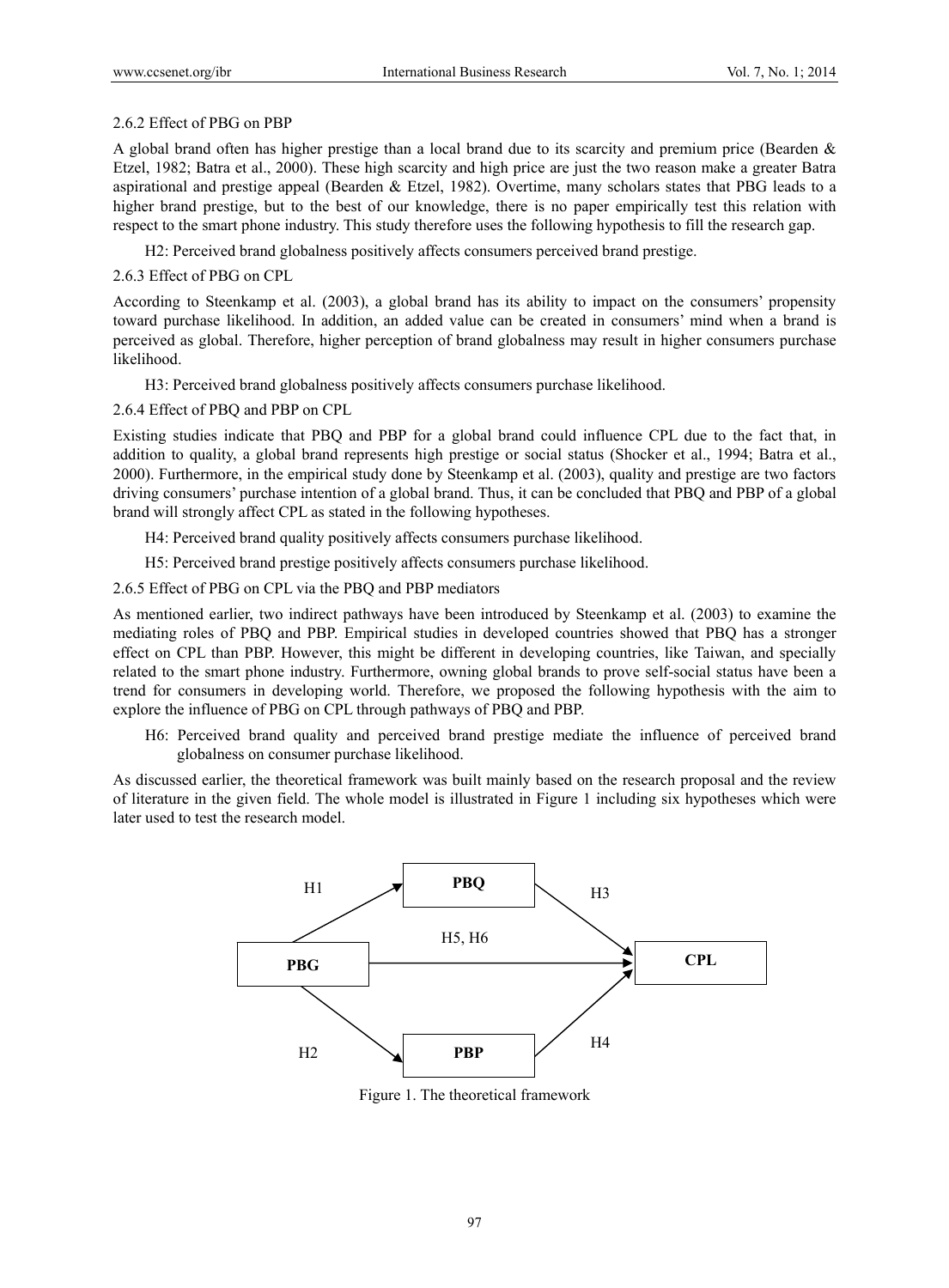# **3. Methodology**

## *3.1 Data Collection*

This research uses the primary data collected by the structured questionnaire. All scales concerning the PBG, PBQ, PBP, and CPL are based on a seven-point Likert scale (from strongly disagree to strongly agree). The population of this study includes Taiwanese consumers in Central Taiwan and the target sample was focused on colleague students. College students were selected because studies indicated that consumers in this group are more willing to purchase global brand products (Lukose, 2005; Dou, Wang, & Zhou, 2006). A total of 475 questionnaires were distributed to predetermined participants, and 452 (95.1%) questionnaires were collected. Among those, 13 participants did not respond to all questions, so a total of 439 (92.4%) questionnaires were used in the final sample.

# *3.2 Testing for the Mediation*

Generally, a mediator is described as the mechanism through which one variable (a predictor) influences another variable (an outcome variable) although there is a various ways to define a mediator variable. Adapted from Baron and Kenny (1986) and Tavakoli et al. (2009), the objective of this section is to review briefly four steps of mediation testing applied to the theoretical model.

The theoretical model was constructed based on the study's purpose and the review of relevant literature. As a result, there were one predictor variable, one outcome variable, and two mediating variables in the research model. Particularly, in the theoretical model, perceived brand globalness (PBG) plays the role of an independent variable and customer purchase likelihood (CPL) is a dependent variable. Accordingly, perceived brand quality (PBQ) and perceived brand prestige (PBP) are the mediating variables through which PBQ indirectly influences on CPL In order to investigate the mediation effects in this study, the research model were broke in in two causal chains as indicated in figure 2 and figure 3.

The first chain shows that PBG affects PBQ, PBQ in turn affects CPL. Similarly, the second chain describes PBG affects CPL though PBP. The intervening variables, PBQ and PBP, are the mediators. They "mediate" the relationship between a predictor (PBG) and an outcome (CPL). These relationships are summarized in table 1.

In the above diagrams, paths a (a') and path b (b') represent direct effects. The meditational effect, in which PBG leads to CPL through PBQ (PBL), is called the indirect effect. To test indirect and direct effect, Regression is considered as one of the most famous techniques to complete these tasks. This study therefore used four-step method which was proposed by Baron and Kenny (1986) to identify whether mediator effects exist in the conceptual model or not. This four-step approach is summarized in Table 1.



Figure 2. The first causal chain

Figure 3. The second causal chain

|  |  | Table 1. Four step of mediation testing for the research model |
|--|--|----------------------------------------------------------------|
|  |  |                                                                |

| Step   | Explanation                                                  | Geographical display              |
|--------|--------------------------------------------------------------|-----------------------------------|
| Step 1 | Conduct a simple regression analysis with PBG predicting CPL |                                   |
|        | to test for path c alone: $CPL = B_0 + B_1 PBG + error$      | $\mathbf{c}$<br><b>PBG</b><br>CPL |
| Step 2 | Conduct a simple regression analysis with PBG predicting PBQ | a(a)                              |
|        | (PBP) to test for path $a(a')$ alone:                        | <b>PBG</b>                        |
|        | $PBO (PBL) = B_0 + B_1 CPL + error$                          | PBO (PBP)                         |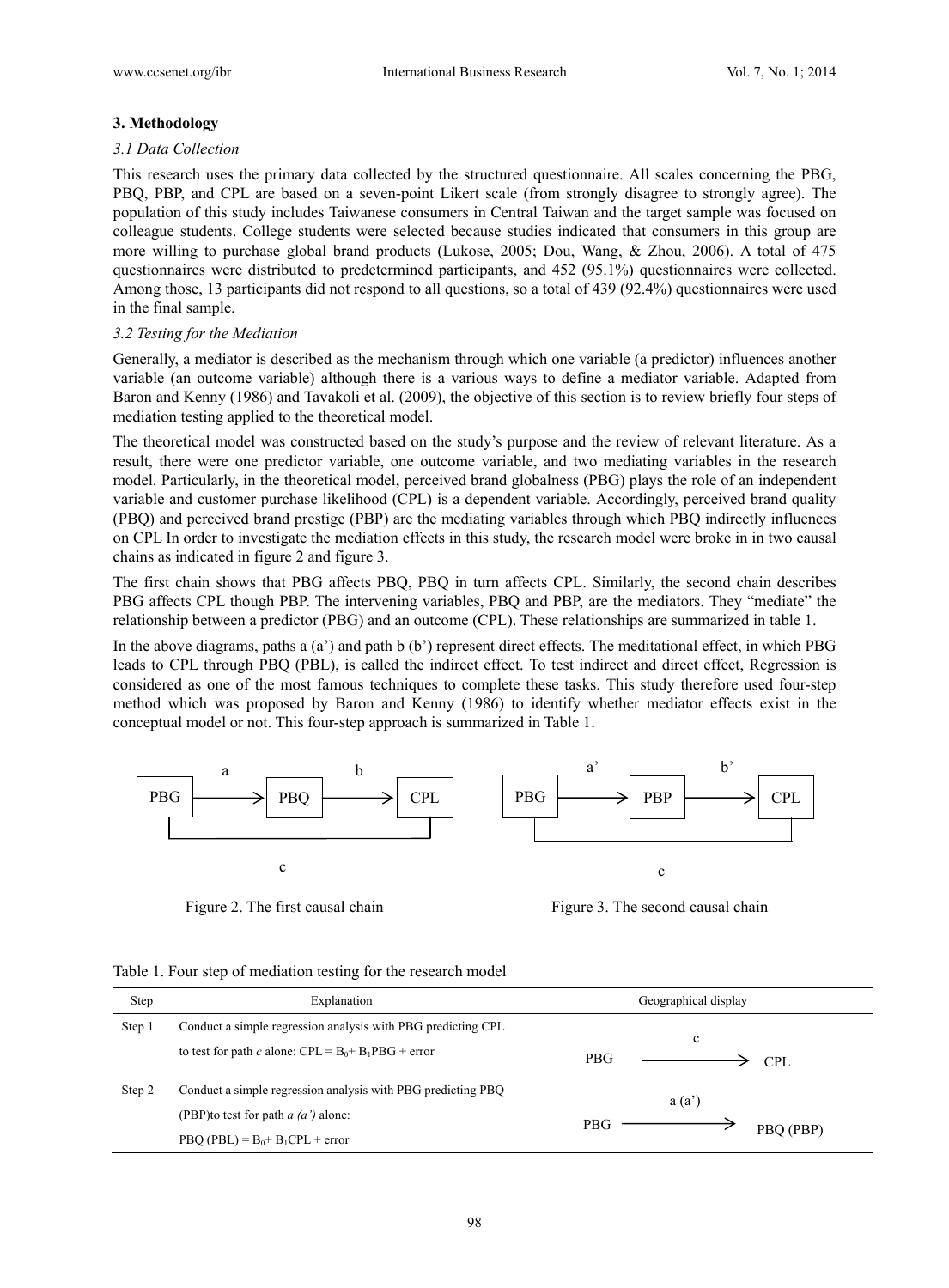| Step 3 | Conduct a simple regression analysis with PBQ (PBP)     | b(b')                                 |
|--------|---------------------------------------------------------|---------------------------------------|
|        | predicting CPL to test for path $b/b'$ alone:           | PBQ (PBP)<br><b>CPL</b>               |
|        | $CPL = B_0 + B_1 P B Q (PBP) + error$                   |                                       |
| Step 4 | Conduct a multiple regression analysis with PBG and PBQ | <b>PBO</b>                            |
|        | (PBP) predicting CPL to test for the whole path:        | <b>PBG</b><br>CPL<br>(PBP)<br>h'<br>a |
|        | $CPL = B_0 + B_1 PBG + B_2 PBO (B_2 PBP) + error$       |                                       |
|        |                                                         |                                       |

Step 1 to step 3 allow us to set up the zero-order relationships among existing variables. If any of the tests in steps 1 to 3 result non-significant, we can conclude that mediation does not exist (MacKinnon, Fairchild, & Fritz, 2007) and there is no need for further investigation. If significant relationships exist from step 1 to step 3, then we can move to step 4. If in step 4 the mediation effect (path c') still remains significant, but considerably lower, after controlling for the predictor, we can conclude that partial mediation exist. Full mediation is supported if the predictor variable is no longer significant when mediator is included in the model. In short, after reaching step 4 (Table 1), if  $c \approx c'$ , then there is no mediation; if  $c \ge c'$ , there is partial mediation; and if c' is not significant, then there is full mediation (Fairchild & McQuillin, 2010).

#### **4. Results**

#### *4.1 Sample Characteristics*

A total of 439 (92.4%) usable questionnaires collected from Taiwanese university students were included in the final sample. The demographic data collected including gender, age, education, and income is shown in Table 2. The age of the respondents ranged from 18 to 25 years old, which meets the study's purpose for young target sample. With regard to participants' gender, it was skewed with 65.1% of the respondents being female and 34.9% being male. In terms of education, the sample was skewed with up to 98.6% being undergraduate level and only 1.4% being graduated students, which also meet the study's aim. The participants' monthly incomes were mostly less than 6,000 NT\$ (US\$200) (70.4%) or between 6,000–15,000NT\$ (US\$200–\$500) (25.1%). It is a common phenomenon as college students' financial sources are mostly conditional up on their family. However this is not a big issue for them to spend money on new global and local brands. In eastern culture it is not uncommon for parents to support their children during their undergraduate university studies.

|        | Category  | Percent |           | Category                 |         |
|--------|-----------|---------|-----------|--------------------------|---------|
|        |           |         |           | Less than $6,000$ NT $$$ | 70.4 %  |
|        | Male      | 34.9%   |           | 6,000-15,000 NT\$        | 25.1%   |
| Gender | Female    | 65.1%   | Income    | 15,001-35,000 NT\$       | $3.6\%$ |
|        |           |         |           | Over 35,000 NT\$         | $0.9\%$ |
|        | $18 - 21$ | 67%     |           |                          |         |
| Age    | $21 - 23$ | 27%     | Education | Undergraduate student    | 98.6 %  |
|        | $23 - 25$ | $6\%$   |           | Graduated student        | $1.4\%$ |

Table 2. Gender and age of the participants

#### *4.2 Validity and Reliability Test*

Preparation of the data analysis using SEM requires that the measures used in the study be refined in order to contain only those items that are the most relevant, valid and reliable. Careful measure refinement insures a theoretically sound and well-fitting model. All of the measures in the study were examined by checking their unidimensionality and reliabilities and by performing the Exploratory Factor Analysis (EFA), the Reliability Analysis, and the Confirmatory Factor Analysis (CFA). Once the measurement model (final CFA) was accepted, the SEM was tested by using the AMOS software.

#### 4.2.1 Validity Test-EFA

Factor analysis refers to a variety of statistical techniques whose common objective is to represent a set of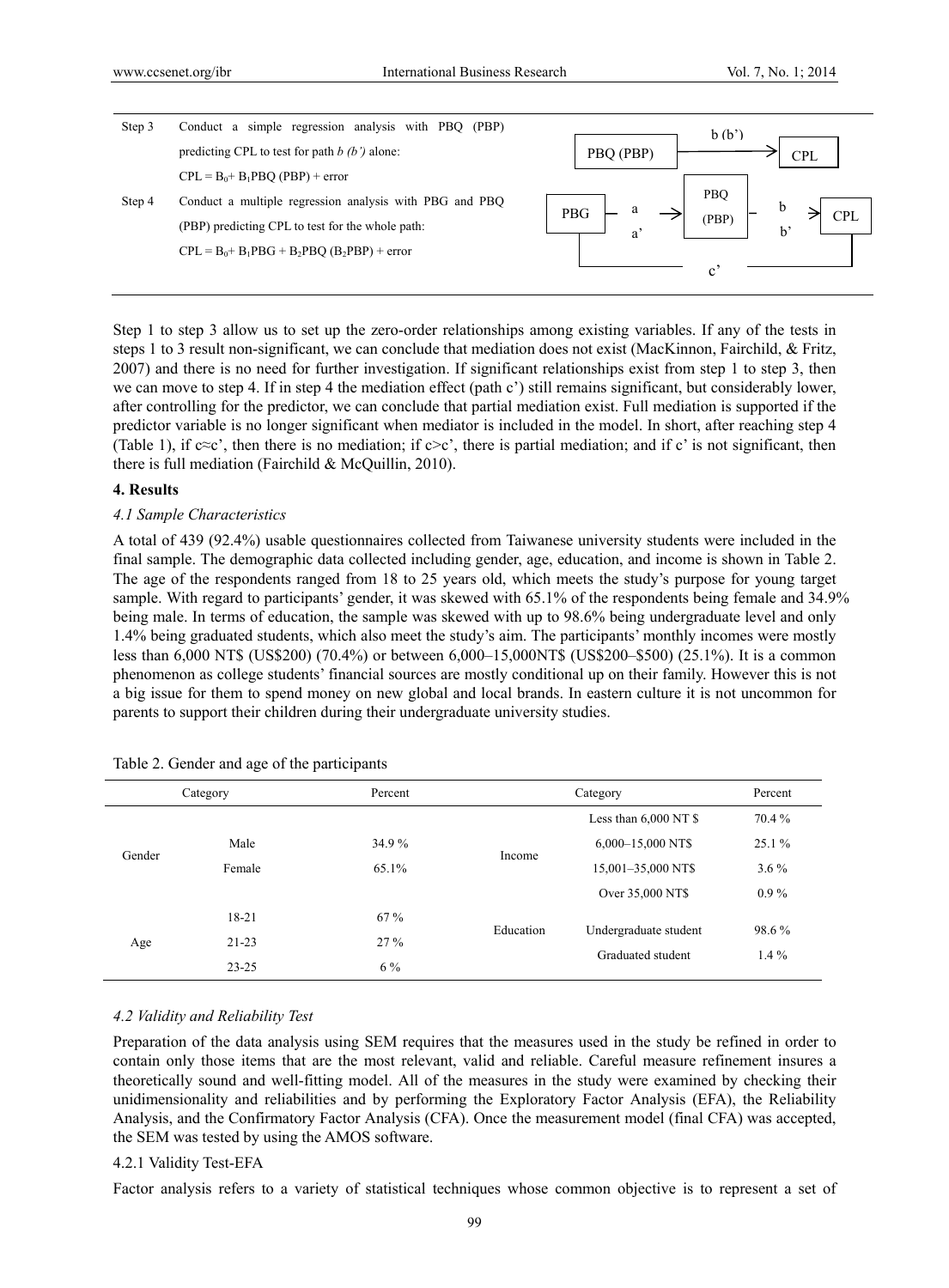variables in terms of a smaller number of hypothetical variables (Jae-On & Mueller, 1978). The extraction method is Principal Component Analysis; it means that only those factors with eigenvalues greater than 1 will be extracted. Meanwhile, we conducted varimax rotation to achieve simple structure by focusing on the columns of the factor loading matrix. The Statistical Package for Social Science (SPSS 20) was utilized to carry out the factor analysis. As shown in Table 3, the KMO test for all variables is 0.822 (much higher than .50) which is great at the confident interval level of P value < .05 (Kaiser, 1974). Furthermore, the factor loading of four factors are all greater than .50. Four factors extracted account for 67.13% (>50%) of the variability (Field, 2005). The results of factor analysis indicate that the data is valid and meets the requirements to be used for further analyses.

## 4.2.2 Reliability Test

After Factor analysis, the Reliability test for each construct was carried out. Reliability, as defined by Kerlinger and Lee (2000), is the lack of distortion or precision of a measuring instrument. Cronbach's alpha reliability coefficient was conducted to measure reliability of the data. According to Sekaran (2000), if the value of coefficient alpha is between .6 and .8 the instrument is considered reliable and higher than .8 is considered highly reliable. The results presented in Table 3 show that the variables of PBQ, PBP, PBG, and CPL measures were deemed acceptable because the associated reliability coefficients were greater than .50. In other words, the reliability of the measures is acceptable.

| Variables                  | Factor loading<br>Item |                  | Cronbach's Alpha |  |
|----------------------------|------------------------|------------------|------------------|--|
|                            | PBQ1                   | .77              |                  |  |
| Perceived Brand Quality    | PBQ <sub>2</sub>       | .76              | .83              |  |
|                            | PBQ4                   | .78              |                  |  |
| Perceived Brand Prestige   | PBP3                   | .92              |                  |  |
|                            | PBP4                   | .95              | .94              |  |
|                            | PBP5                   | .67              |                  |  |
| Perceived Brand Globalness | PBG <sub>2</sub>       | .73              | .71              |  |
|                            | PBG3                   | .62              |                  |  |
|                            | CPL1                   | .69              |                  |  |
| Perceived Brand Likelihood | CPL <sub>2</sub>       | .70              |                  |  |
|                            | CPL3                   | .80              | .82              |  |
|                            | CPL4                   | .75              |                  |  |
| Cronbach's Alpha           |                        | .83              |                  |  |
| KMO                        |                        | .82 > .5         |                  |  |
| P-Value                    | .000 < .05             |                  |                  |  |
| Cumulative %               |                        | $67.13\% > 50\%$ |                  |  |

| Table 3. Expletory factor analysis and reliability results |  |  |  |
|------------------------------------------------------------|--|--|--|
|                                                            |  |  |  |

## *4.3 Data Analysis*

## 4.3.1 Confirmatory Factor Analysis (CFA)

In the confirmatory factor analysis process, the researcher works to improve the overall fit of the model (DeCoster, 1998). This procedure involves ensuring unnecessary items and correlating similar items. In a confirmatory factor analysis, all of the variables in the model are co-varied, although there is no excepted relationship between variables. Therefore, the confirmatory factor analysis included all of the variables in the proposed model.

CFA was performed to examine the relationship between the items and their respective latent variables using AMOS 20. Relationships between the constructs and their latent variables were specified in the measurement model (Table 4). The CFA results indicated that Chi-square / Degrees of freedom (X2/df) ratio was 4.27 which complied with the criteria of  $X2/df \le 5$  (Chin & Todd, 1995). A chi square test functions as a statistical method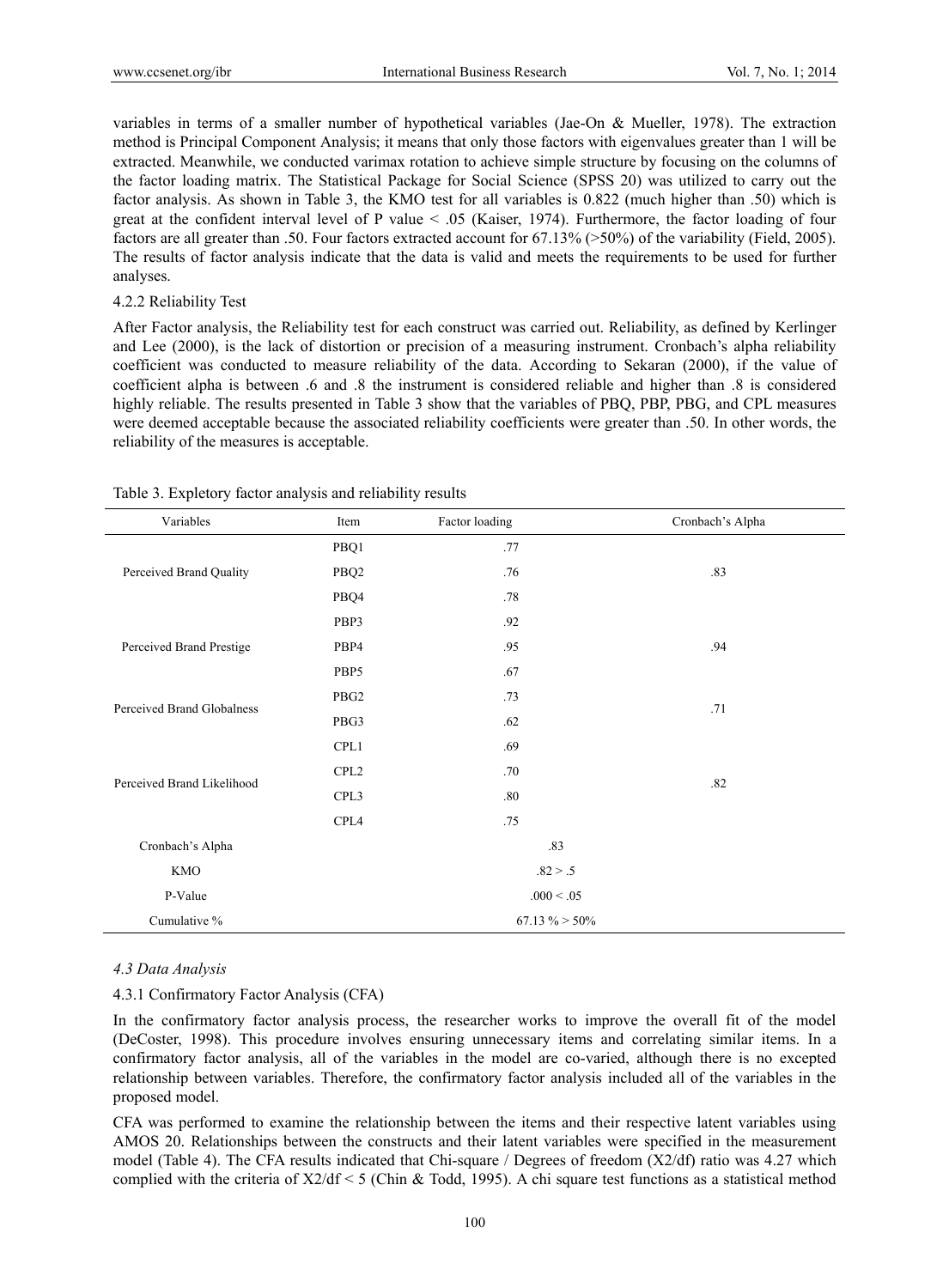for evaluating models. The fit index is more descriptive than statistical. Fit indexes describe and evaluate the residuals that result from fitting a model to the data. A chi square probability value greater than .05 indicates acceptable model fit (Table 8).

The GFI (goodness of fit index) = .94 and the AGFI (adjusted goodness of fit index) = .90, these result meet the criteria of being bigger than .80 suggested by Baumgartner and Homburg (1996). According to Brown (2006), the comparative fit index (CFI) should be equal to or greater than .90 to indicate well fit. In this study, the CFI was .96 which was considered great. İn addition, there is adequate fit if the root mean square error of approximation (RMSEA) is less than or equal to .08 (Hair et al., 1998). In this paper, the RMSEA was .078 (<.08). In short, the result of the CFA shows a great model as indicated in table 7.

|  |  |  | Table 4. Model fit analysis |
|--|--|--|-----------------------------|
|--|--|--|-----------------------------|

| Model | $X^2$           | df | $X^2/df$ | <b>GFI</b> | AGFI  | <b>CFI</b> | <b>RMSEA</b> |
|-------|-----------------|----|----------|------------|-------|------------|--------------|
|       | 204.727         | 48 | 4.265    | .94        | .90   | .96        | .078         |
|       | Suggested Value |    | $\leq$ 5 | > .90      | > .90 | > .90      | < .08        |

# 4.3.2 Convergent Validity

To deal with convergent validity, Aderson and Gerbling (1988) suggested using three common indices to evaluate the measurement model. Those are the individual item reliability, the composite reliability (CR) and the average variance extracted (AVE). Firstly, in this study, the factor loadings of the measurement items for each latent variable were significant for convergent validity with the lowest being  $0.53 > 0.5$  (CPL4), so these results show a high degree of reliability (Hair, Anderson, Tatham, & Black, 1998) (Table 5).

Table 5. Factor loadings of the measurement items

| Item    | PBO <sub>1</sub> | PBO <sub>2</sub> | PBO4 | PBP3 | PBP4 | PBP5 | PBG2 | PBG3 | CPL1 | CPL <sub>2</sub> | CPL3 | CPL <sub>4</sub> |
|---------|------------------|------------------|------|------|------|------|------|------|------|------------------|------|------------------|
| Factor  | .87              | .88              | .63  | .89  | .97  | .79  | .72  | .80  | .81  | .92              | .64  | .53              |
| Loading |                  |                  |      |      |      |      |      |      |      |                  |      |                  |

Secondly, the composite reliability (CR) is applied to test the internal consistency of each latent variable. The results of CR were calculated (Table 6). The CR value of each latent variable is between .71 and .93. The CR with the value greater than 0.6 is considered being indicative of strong internal consistency (Fornell & Larker, 1981; Hair et al., 1998; Malek, 2012). Finally, we used the average variance extracted (hereinafter referred to AVE) to measure the degree of explained variance attributable to the measurement items of these variables. The AVE values were ranged from .55 to .84. These AVE estimates all exceeded the suggested criteria of .50 (Fornell & Larker, 1981). Therefore, the results of the above analysis allow us to conclude that the latent variables of PBQ, PBP, PBG, and CPL have a strong reliability and convergent validity (Table 6).

Table 6. Test of composite reliability and convergent validity

| Variable                     | Abbreviation | CR.   | <b>AVE</b> |
|------------------------------|--------------|-------|------------|
| Perceived Brand Quality      | PBO          | .85   | .66        |
| Perceived Brand Prestige     | <b>PBP</b>   | .93   | .84        |
| Perceived Brand Globalness   | <b>PBG</b>   | .71   | .56        |
| Consumer Purchase Likelihood | <b>CPL</b>   | .83   | .55        |
| Accepted Value               |              | > .70 | > .50      |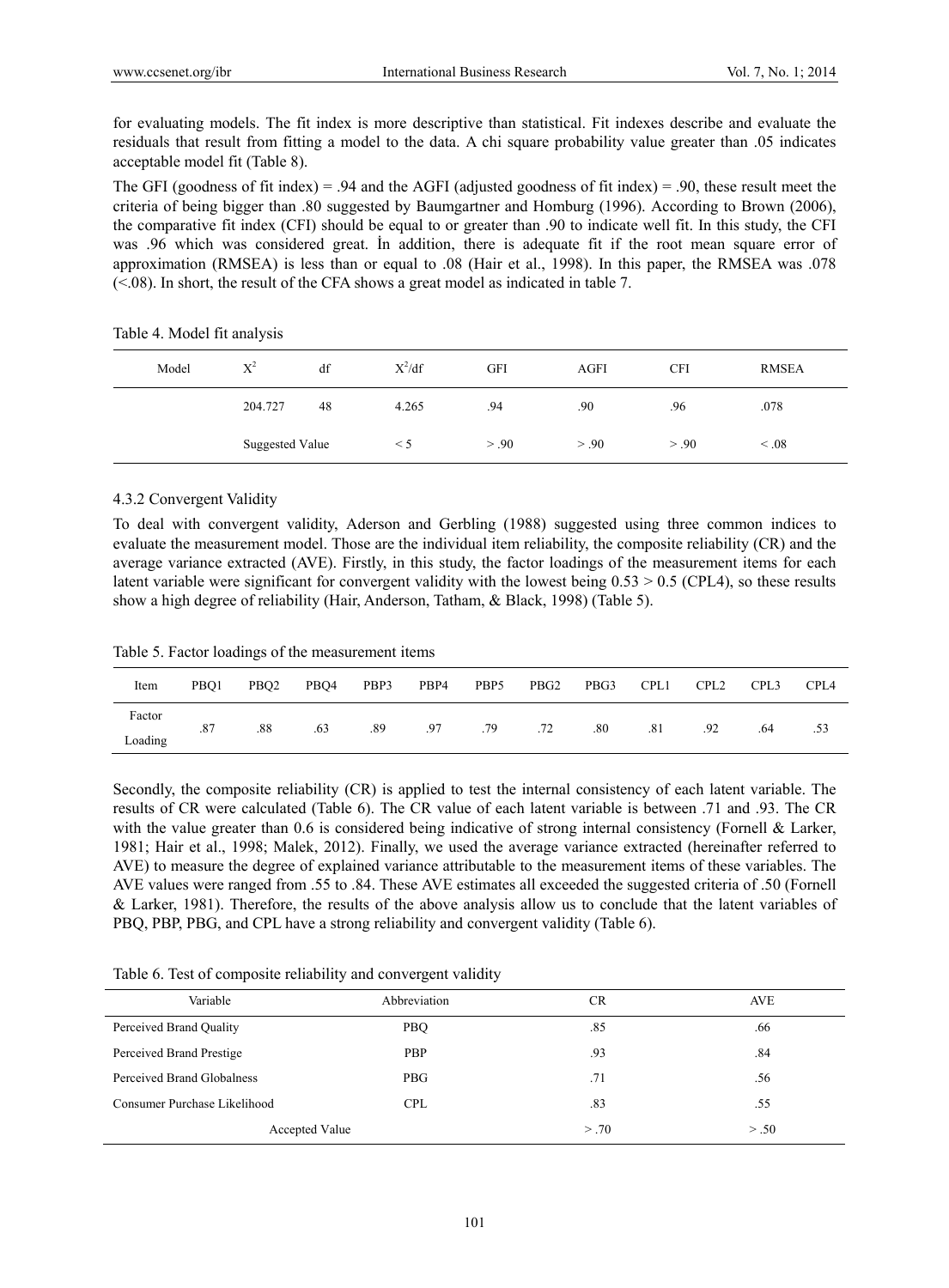# 4.3.3 Discriminant Validity

In this part, the discriminant validity was tested to identify whether a construct is truly distinct from other constructs. Fornell and Larcker (1981) suggested comparing the AVE's square root with the correlation coefficients of latent variables. The findings showed that the square root of AVE are all higher than 1 (Table 7) which means the indicators have more in common with the construct they are associated with than they do with other constructs. In other words, four constructs of CFA model indicate strong discriminant validity.

| Variable                         | <b>PBO</b> | PBP  | <b>PBG</b> | <b>CPL</b> |
|----------------------------------|------------|------|------------|------------|
| Perceived Brand Quality (PBQ)    |            | .19  | .34        | .72        |
| Perceived Brand Prestige (PBP)   | .19        |      | .44        | .20        |
| Perceived Brand Globalness (PBG) | .34        | .44  |            | .39        |
| Perceived Brand Likelihood (CPL) | .72        | .20  | .39        |            |
| Max correlation                  | .72        | .44  | .44        | .72        |
| $\sqrt{AVE}$                     | .81        | .92  | .75        | .74        |
| VAVE / Max. Correlation          | 1.13       | 2.09 | 1.70       | 1.03       |

## Table 7. Test of discriminant validity

## *4.4 Structural Model*

The results of the CFA analysis indicated that each construct of the research model has a strong reliability, convergent validity, and discriminant validity. Therefore, it is suitable for the study to use a structural model. As discussed earlier, SEM is used to test the overall good-of-fit and determine the relationships among variables.

|  |  |  | Table 8. Results of SEM analysis |
|--|--|--|----------------------------------|
|--|--|--|----------------------------------|

| Model | $\mathbf{v}^2$<br>∡⊾ | df | $X^2/df$ | GFI | <b>AGFI</b> | <b>CFI</b> | <b>RMSEA</b> | NFI   |  |
|-------|----------------------|----|----------|-----|-------------|------------|--------------|-------|--|
|       | 190.58               | 49 | 3.89     | .94 | .91         | .96        | .07          | .94   |  |
|       | Accepted value       |    |          | .90 | > .90       | > .90      | < 0.08       | > .90 |  |

As shown in Table 8, the value of  $X2/df = 3.89$ , which complied with the suggested criteria of  $\leq 5$ . In addition, the values of GFI = .99 and AGFI = .91 are greater than suggested criterion (Hair et al., 1998; Baumgartner  $\&$ Homburg, 1996). RMSEA =  $0.074$  is less than suggested criterion (Hair et al., 1998). CFI = 0.958 and NFI = 0.94 (Bentler, 1992). These results indicate a very good fit between the conceptual model and the empirical model in this study.

## Table 9. Results of the hypotheses

| Hypothesis     | Path                  |                        | S.E | P   | Result    |
|----------------|-----------------------|------------------------|-----|-----|-----------|
| H1             | $PBG \rightarrow PBO$ | $36***$                | .06 | .00 | Supported |
| H2             | $PBG \rightarrow PBP$ | $.46***$               | .07 | .00 | Supported |
| H <sub>3</sub> | $PBP \rightarrow CPL$ | .07                    | .04 | .87 | Rejected  |
| H4             | $PBO \rightarrow CPL$ | $.65***$               | .05 | .00 | Supported |
| H <sub>5</sub> | $PBG \rightarrow CPL$ | $.24***$ (w/mediation) | .06 | .00 | Supported |
| H6             | $PBG \rightarrow CPL$ | $43***$                | .06 | .00 | Supported |
|                |                       | (w/o mediation)        |     |     |           |

\*\*\*P <.001.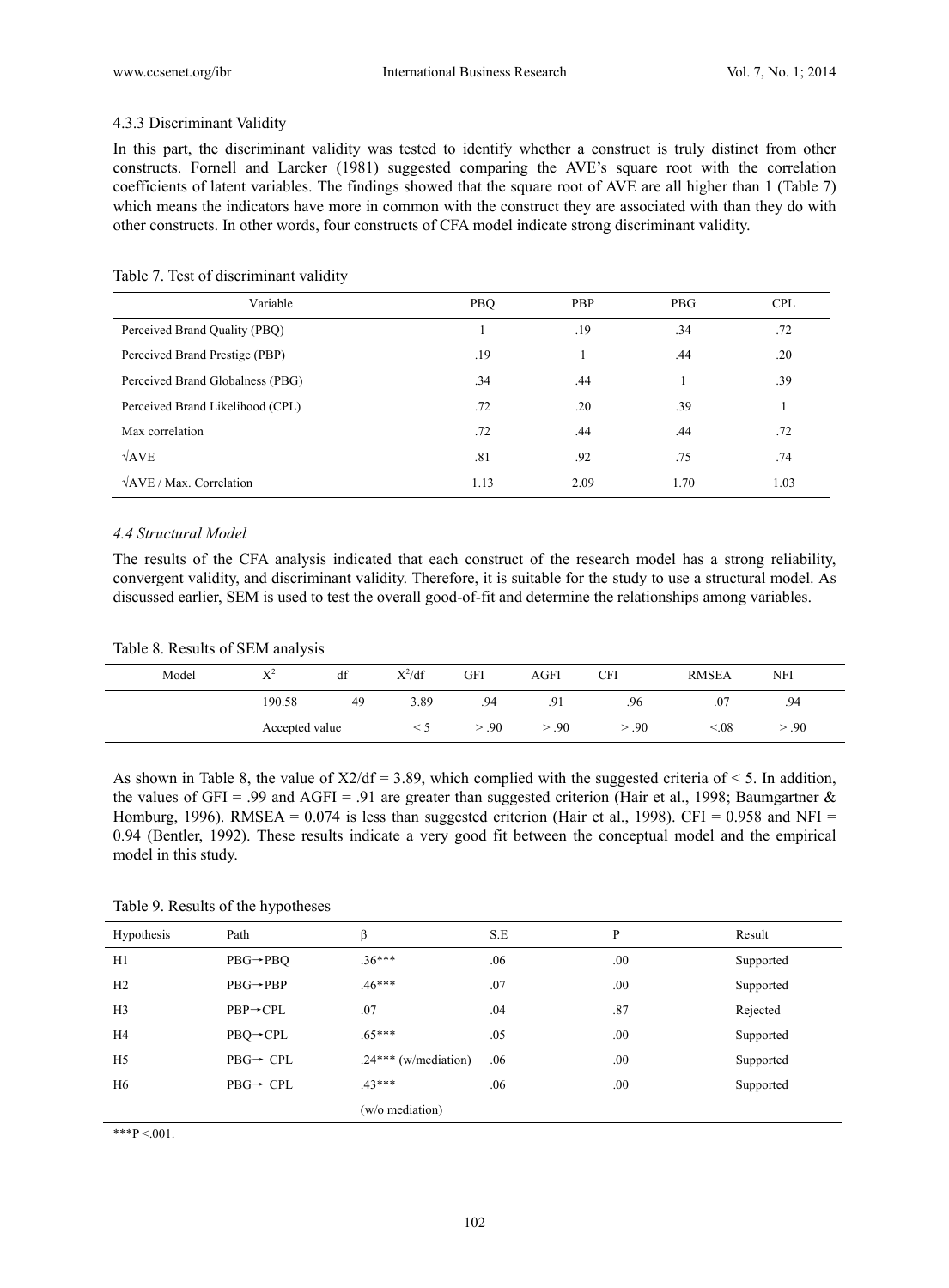Table 9 indicates that H3 was rejected while the other five hypotheses were supported. There is a positively and statistically significant relationship between PBG and PBQ (.36). PBQ in turn positively influence CPL (.65). The relationship between PBG and CPL with the mediating variables is (.24) and without mediation is (.43). The direct relationship between PBG and PBP is statistically significant (.46), however the relationship between PBP and CPL did not reach the confidence interval level of  $P < .05$  and is very small (.07, P = .87) (Figure 4).



Figure 4. Testing the whole model with PBP and PBQ

Note: \*\*\*P <.001.

# *4.5 Testing for Mediation Effect Using Post Hoc Analysis*

In this part we adopt Post Hoc analysis approach together with the SEM to test the mediating effects of Perceived Brand Quality and Perceived Brand Prestige in the study's model based on four steps that have been discussed in the methodology section.

As we can see in the conceptual model (Figure 3), mediations in this study were hypothesized in two causal chains in which PBG played the role of an independent variable (predictor), PBQ and PBP were the mediating variables, and CPL is a dependent variable (the outcome). Therefore, the model consisted of two pathways. The first pathway includes PBQ through which PBG affects CPL and the second pathways consists of PBP whereby PBG affects CPL. The following sections will discuss further post hoc analysis of the mediation.

## 4.5.1 Test for Mediating Effect of Perceived Brand Quality

Based on four steps which were outlined before, the study first established that PBG (the predictor) was related to CPL (the outcome) by regressing CPL on PBG variable (step 1) as shown in Table 9. As a result, the relationship between PBG and CPL was significant at the confidence interval level P value < .001 (β =. 43, P<.00). In other words, path c was significant and the requirement for mediation effect was supported in step1. We moved to step 2 (path a) with the second equation. In this step, the mediating variable (PBQ) was regressed on the predictor variable (PBG). The findings shows the significant relationship between the mediator and predictor at the confident interval level P value  $\leq$  .001 ( $\beta$  =.38). Therefore, the requirement for step 2 was met. Accordingly, Step 3 were carried out to test the significant relationship between the mediator variable PBQ and the outcome variable CPL. The results indicated that PBQ has a highly significant relationship with CPL ( $\beta$  = .65,  $P < 0.00$ , thus path b was significant or the conditions for step 3 was satisfied (Table 10).

| Testing step | Path        | Predictor  | Mediator | Outcome    | $Std \beta$ | Geographical display     |
|--------------|-------------|------------|----------|------------|-------------|--------------------------|
| Step 1       | $\mathbf c$ | <b>PBG</b> | No       | <b>CPL</b> | $.43***$    | .43<br><b>CPL</b><br>PBG |
| Step 2       | a           | <b>PBG</b> | No       | PBQ        | $.36***$    | .36<br><b>PBQ</b><br>PBG |

Table 10. Test for mediating effect of PBQ and PBP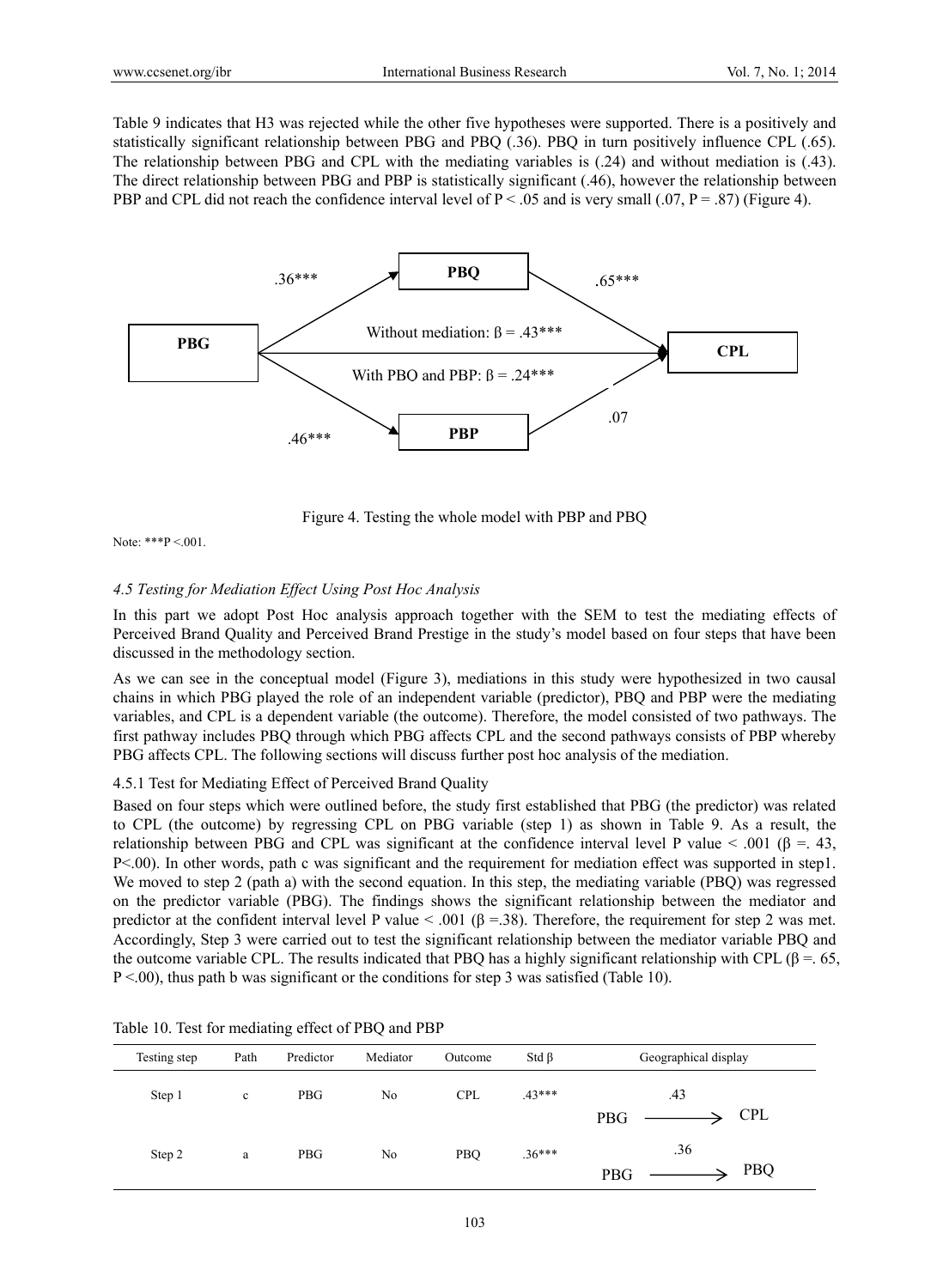

\*\*\*P < .001; Std  $\beta$  = standardize beta coefficient.

The successes in step 1, 2, 3 allow us to continue our work on step 4 with all three variables involving in the model. Specifically, this step involved regressing the outcome variable (CPL) on the predictor variable (PBG) and mediator variable (PBQ). Results of step 4 are showed in Figure 5 where the relationship between the predictor and the outcome still remained the positively significant ( $(\beta = .21, P < .00)$ ) with the standardized beta coefficient reduced from .43 to .21 which compiled with the requirement that the influence of predictors on outcome variables must be weaker than that of step 1 (path  $c <$  path c'). In addition, there is a significant relationship between mediator variable PBQ and outcome variable CPL (β =.65, P=.00) or the significant effect become stronger with mediation controlled. Therefore, it could be concluded that there was a partial mediation effect of PBQ in the research model through which PBG influenced CPL (Figure 5).



Figure 5. Results of mediation test for PBQ and PBP separately

Note: \*\*\*P < .001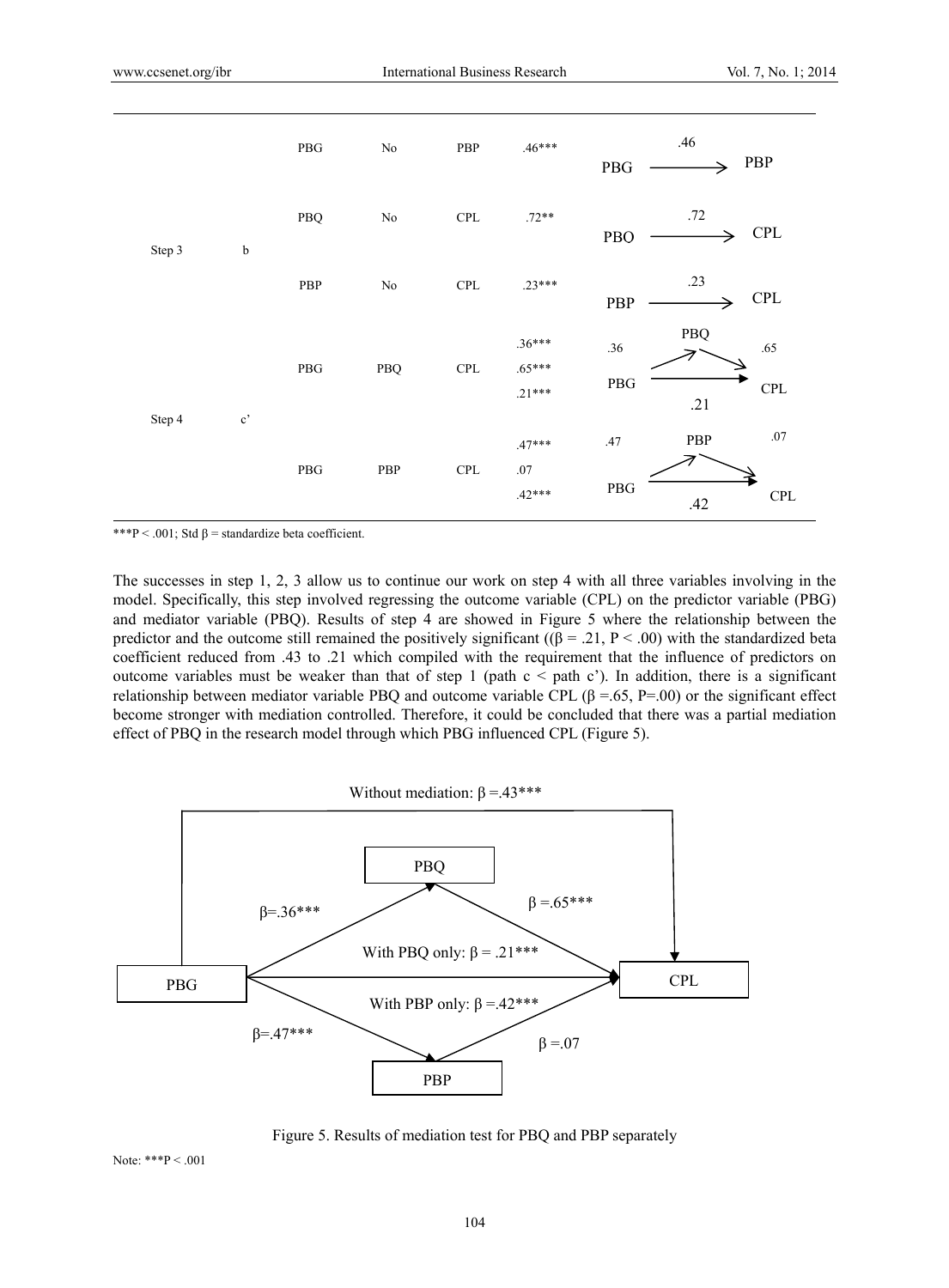# 4.5.2 Test for Mediating Effect of Perceived Brand Prestige

Analogous to the last section, we also used four-step approach to test the mediation effect of Perceived Brand Prestige in this phase. The results were indicated in table 9 which showed that the requirements for step 1, step 2, and step 3 were met because there were the positively significant influences of the predictors on the outcome at the confident interval level  $P < .001$ . In other words, path a, b, and c were supported, so step 4 was carried out to test if the mediator PBP works or not.

The results are summarized in Figure 5 where the standardized beta coefficient is slightly decreased from .43 (without mediation controlled) to .42 (with mediation controlled). This met the condition that the influence of predictors on outcome variables must be weaker than that of step 1 (path  $c <$  path  $c'$ ). However, there was no significant relationship between the mediator and the outcome variable ( $\beta$  = .07, P = .85). Obviously, PBP did not play the role of a mediator in the study model. In short, the results of the post hoc analysis indicate that perceived brand quality has a mediating effect on the relationship between perceived globalness and consumer purchase likelihood while perceived brand prestige does not mediate the relationship between the PBG and CPL.

# **5. Conclusions, Limitations and Future Research**

Perceived brand globalness has been considered a key vehicle that directly or indirectly draws consumer's purchase likelihood in the past decade. While there have been a number of studies dealing with the direct relationship between perceived brand globalness and consumer's purchase likelihood, indirect relationships are still scarce. To the best of our knowledge, this paper is the first to examine the indirect relationship between perceived brand globalness and consumer's purchase likelihood applied to mobile phone industry. In doing so, perceived brand quality and perceived brand prestige, the two most typical dimensions that lead to a consumer's purchase likelihood, were used as mediating channels in this study. As a result, consumer's purchase intention in mobile phone industry could basically be explained through the path way in which perceived brand quality plays the role of a mediator variable through which the element of perceived brand globalness will influence consumer purchase likelihood. It can be understood that, perhaps, Taiwanese college student consumers still have not perceived the HTC Company as a full global company. Their main concern about the HTC's product is the quality. In short, Taiwanese college consumers are more interested in keeping up with the world of fashion. They are willing to purchase high quality foreign famous brands at high prices. According to the above analyses, Taiwanese customers consider quality is more important than prestige when they purchase mobile products of the HTC Company.

# *5.1 Theoretical Implications*

The theoretical implications of this study are to address the research gap in the given field by providing the new findings. As existing studies indicate that there was a significant relationship between perceived brand globalness and consumer purchasing likelihood. In addition, the strong theoretical and empirical support for a relationship between perceived brand quality and perceived brand prestige was also found in the literature. Therefore, this study attempted to test previously developed theory in the context of perceived brand quality and prestige on how to influence consumer purchasing likelihood in the mobile market in Taiwan. However, the findings of this study present that not all above literature were supported in this study. In contrast, this study found that there was not a significantly direct relationship between perceived brand globalness and consumer purchasing likelihood. Furthermore, perceived brand prestige did not work well as a mediating variable. Therefore, the findings of this study help to construct the process of organizing a framework for completely understanding consumer purchase intention toward global brands. Eventually, this study also contributes to an established body of literature about important and timely variables within the mobile phone industry.

# *5.2 Limitation and Suggestions for Future Research*

Although the authors strongly believe that the study provides insightful empirical findings, there are some limitations in this study that should be noted. This study was not able to draw the whole picture in the given industry. Future research should focus more on previous works to identify other factors that may efficiently explain consumer purchase likelihood. In addition, the roles of satisfaction, loyalty and benefits should also be explored in the next study.

Secondly, the sample of this study was focused on college student consumers who are more willing to spend on new and fashionable technology. However, they do not have a strong purchasing power, because their financial sources almost exclusively come from their families. Therefore, data used in this paper could not represent consumers' perception as a whole and it may cause some unexpected biases. Furthermore, asking Taiwanese consumers' perception about Taiwanese company (HTC Company) in term of global brand issues made them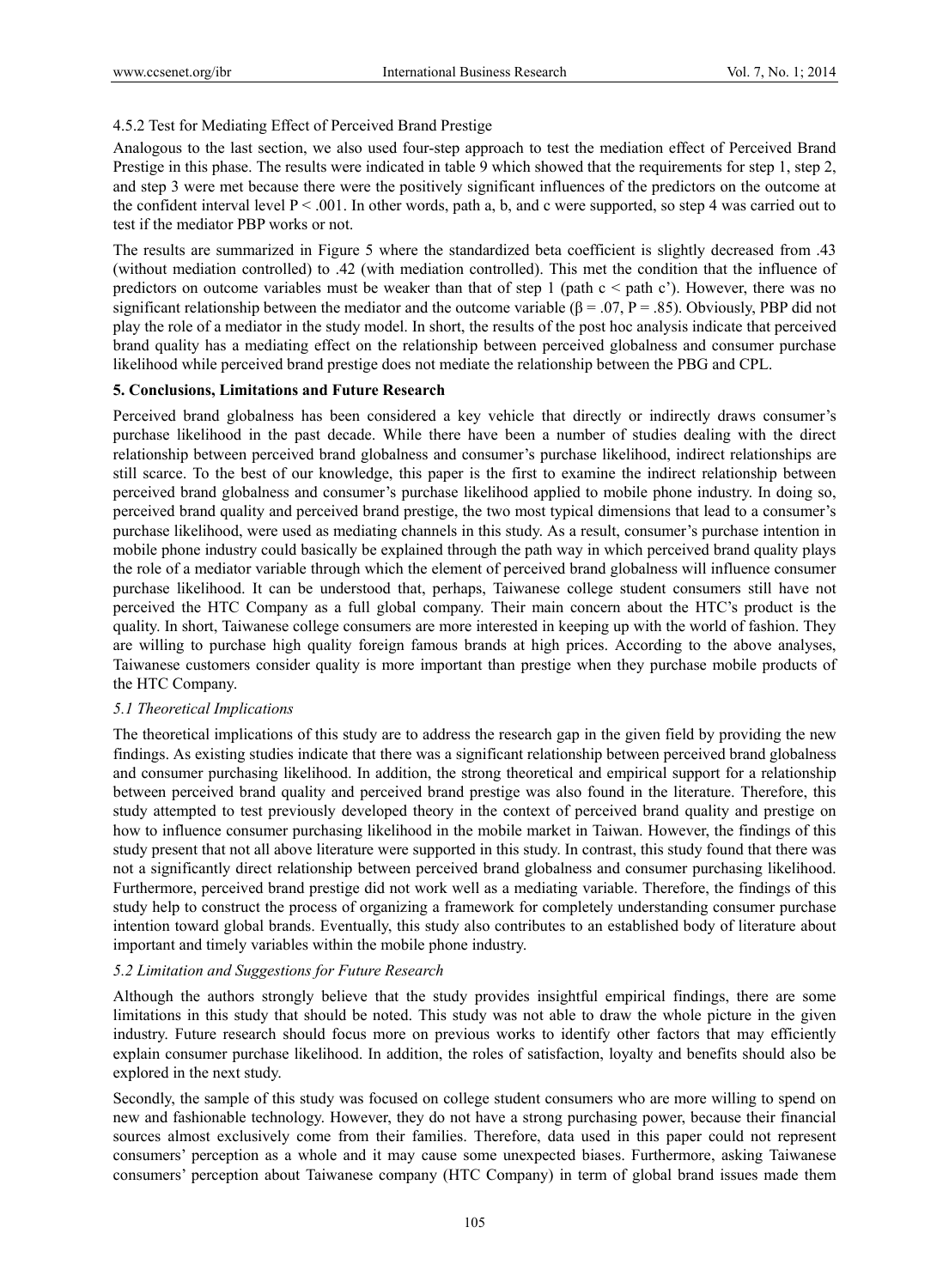confused because basically to Taiwanese, the HTC might seem as a local brand. Thus, future research should expand beyond Taiwan to collect information outside the country and should also concentrate on consumers who have independently finance situation.

Finally, there are many tycoons in the mobile phone industry such as iPhone, HTC, Samsung, Sonny, etc. So, it is essential to look at differences among these huge industries in term of consumers' perception in future research.

# **References**

- Aaker, D. A. (1991). *Managing Brand Equity: Capitalizing On The Value Of A Brand Name* (pp. 102–120). The Free press.
- Ajzen, I., & Fishbein, M. (1980). *Understanding Attitudes and Predicting Social Behavior*. Englewood Cliffs, NJ: Prentice Hall.
- Armstrong, G., & Kotler, P. (2011). *Marketing an introduction* (10th ed.)*.* Upper Saddle River, New Jersey, NJ: Pearson Prentice Hall.
- Baumgartner, H., & Homburg, C. (1996). Applications of Structural Equation Modeling In Marketing and Consumer Research: A Review. *International Journal of Research in Marketing*, *13*(2), 139–161. http://dx.doi.org/10.1016/0167-8116(95)00038-0
- Batra, R., Ramaswamy, V., Alden, D. L., Steenkamp, J.-B. E. M., & Ramachander, S. (2000). Effects of Brand Local and Nonlocal Origin on Consumer Attitudes in Developing Countries. *Journal of Consumer Psychology*, *9*(2), 83–95. http://dx.doi.org/10.1207/15327660051044178
- Baron, R. M., & Kenny, D. A. (1986). The Moderator-Mediator Variable Distinction in Social Psychological Research: Conceptual, Strategic and Statistical Considerations. *Journal of Personality and Social Psychology, 51*(6), 1173–1182. http://dx.doi.org/10.1037//0022-3514.51.6.1173
- Bearden, W. O., & Etzel, M. J. (1982). Reference group influence on product and brand purchase decisions. *Journal of Consumer Research, 9*(2), 183–194. http://dx.doi.org/10.1086/208911
- Bentler, P. M. (1992). On The Fit of Models to Covariance and Methodology to the Bulletin. *Psychological Bulletin, 112*(3), 400–404. http://dx.doi.org/10.1037//0033-2909.112.3.400
- Bhardwaj, V., Kumar, A., & Kim, Y. (2010). Brand analyses of US global and local brands in India: the case of Levi's. *Journal of Global Marketing, 23*(1), 80–95. http://dx.doi.org/10.1080/08911760903442226
- Brown, M. (2010). *Welcome to the fifth annual Brand Top 100 Most Valuable Global Brands Ranking.* Retrieved from http://c1547732.cdn.cloudfiles.rackspacecloud.com/BrandZ\_Top100\_2010.pdf
- Brown, T. A. (2006). *Confirmatory Factor Analysis for Applied Research.* New York: Guilford Press.
- Chi, H. K., Yeh, H. R., & Yang, Y. T. (2009). The Impact of Brand Awareness on Consumer Purchase Intention: The Mediating Effect of Perceived Quality and Brand Loyalty. *The Journal of International Management Studies, 4*(1), 135–144.
- Chin, W. W., & Todd, P. A. (1995). On the Use, Usefulness, and Ease of Use of Structural Equation Modeling In MIS Research: A Note of Caution. *MIS Quarterly, 19*(2), 237–246. http://dx.doi.org/10.2307/249690
- DeCoster, J. (1998). *Overview of Factor Analysis.* Retrieved from http://www.stat-help.com/factor.pdf
- Dou, W., Wang, G., & Zhou, N. (2006). Generational and regional differences in media consumption patterns of Chinese generation X consumers. *Journal of Advertising, 35*(2), 101–110. http://dx.doi.org/10.1080/00913367.2006.10639230
- Eckhardt, G. M. (2005). Local Branding in a Foreign Product Category in an Emerging Market. *Journal of International Marketing*, *13*(4), 57–79. http://dx.doi.org/10.1509/jimk.2005.13.4.57
- Fairchild, A. J., & McQuillin, S. D. (2010). Evaluating mediation and moderation effects in school psychology: A presentation of methods and review of current practice. *Journal of School Psychology, 8*(1), 53–84. http://dx.doi.org/10.1016/j.jsp.2009.09.001
- Fornell, C. R., & Larcker, F. F. (1981). Structural Equation Models with Unobservable Variables and Measurement Error. *Journal of Marketing Research, 18*(1), 39–50. http://dx.doi.org/10.2307/3151312
- Gielens, K., & Steenkamp, J. B. E. M. (2007). Drivers of Consumer Acceptance of New Packaged Goods: An Investigation across Products and Countries. *International Journal of Research in Marketing*, *24*(2), 97–111.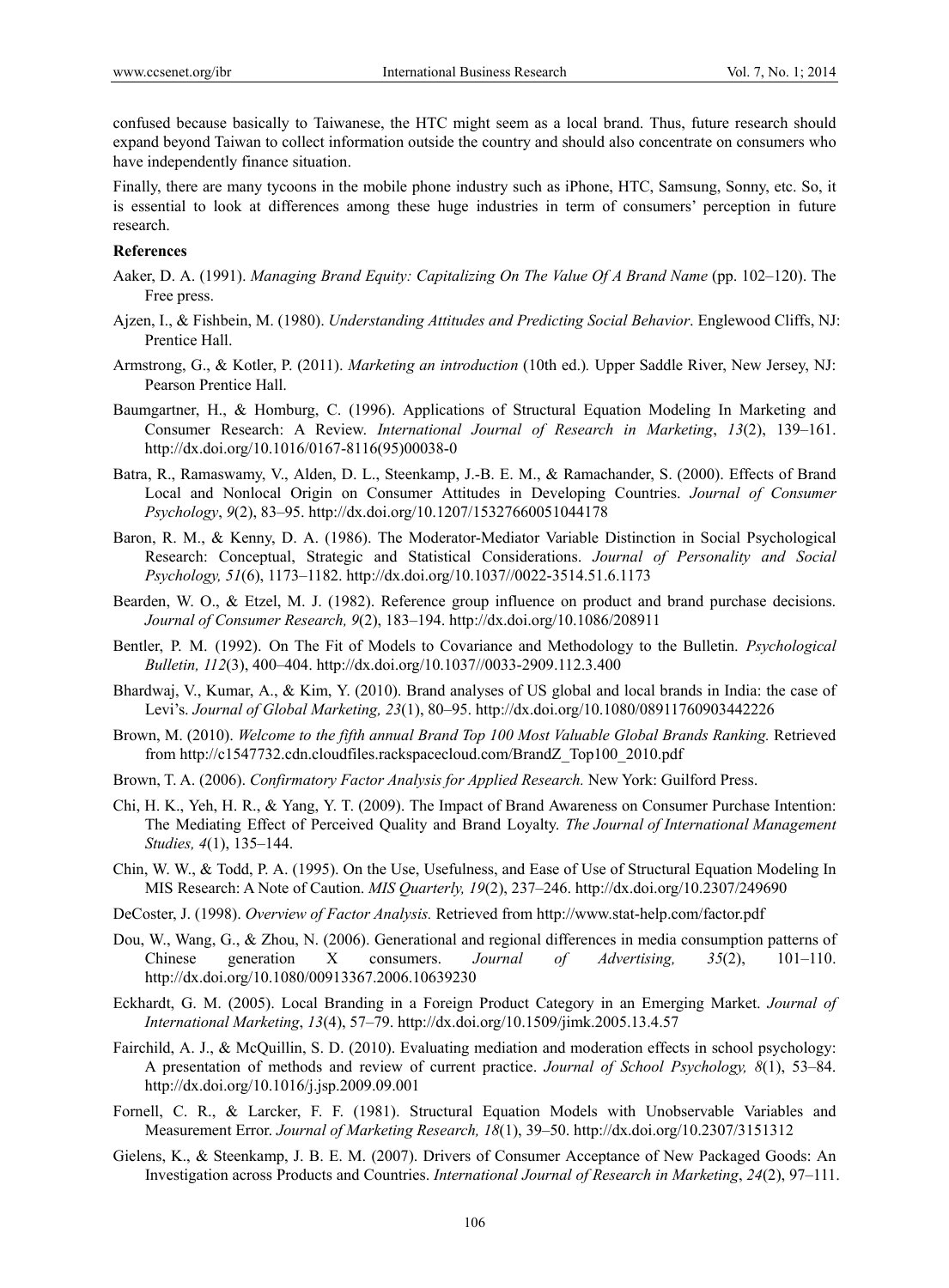http://dx.doi.org/10.1016/j.ijresmar.2006.12.003

- Ger, G. (1999). Localizing in the Global Village: Local Firms Competing in Global Markets. *California Management Review, 41*(4), 64–83. http://dx.doi.org/10.2307/41166010
- Ger, G., Belk, R. W., & Lascu, D. N. (1993). The Development of Consumer Desire in Marketizing and Developing Economies: The Cases of Romania and Turkey. *Advances in Consumer Research, 20*(1), 102–107.
- Hair, J. E., Anderson, R. E., Tatham, R. L., & Black, W. C. (1998). *Multivariate Data Analysis* (5th ed.). Upper Saddle River, NJ: Prentice-Hall.
- Han, C. M. (1990). Testing the role of country image in consumer choice behavior. *European Journal of Marketing, 26*(6), 24–40. http://dx.doi.org/10.1108/EUM0000000000609
- Jae-On, K., & Mueller, C. W. (1978). *Factor Analysis: Statistical Methods and Practical Issues*. SAGE Publications, Inc.
- Johansson, J. K., & Ilkka, A. R. (2004). Consider Implications of Local Brands in a Global Arena. *Marketing News, 38*(6), 46–48.
- Kapferer, J. N. (1997). *Strategic brand management: New approaches to creating and evaluating brand equity*. Dover, N.H.: Kogan Page*.*
- Keller, K. L. (1997). *Strategic brand management: Building, measuring and managing brand equity*. Upper Saddle River, NJ: Prentice-Hall.
- Kerlinger, F. N., & Lee, H. B. (2000). *Foundations of Behavioral Research* (4th ed.). Holt, NY: Harcourt College Publishers.
- Kinra, N. (2006). The Effect of Country-Of-Origin on Foreign Brand Names in the Indian Market. *Marketing Intelligence & Planning, 24*(1), 15–30. http://dx.doi.org/10.1108/02634500610641534
- Kotler, P. (2003). *Marketing Management* (11th ed.). India: Pearson education.
- Lee, H. J., Kumar, A., & Kim, Y. K. (2010). Indian Consumers' Brand Equity toward a US and Local Apparel Brand. *Journal of Fashion Marketing and Management*, *14*(3), 469–485. http://dx.doi.org/10.1108/13612021011061898
- Lukose, R. (2005). Consuming globalization: Youth and gender in Kerala, India. *Journal of Social History, 38*(4), 915–935. http://dx.doi.org/10.1353/jsh.2005.0068
- MacKinnon, D. P., Fairchild, A. J., & Fritz, M. S. (2007). Mediation Analysis. *Annual Review of Psychology, 58*(1), 593–614. http://dx.doi.org/10.1146/annurev.psych.58.110405.085542
- Malek, M. (2012). International Tourists Satisfaction: Case of Jordan. *International Business Research, 5*(9), 210–216. http://dx.doi.org/10.5539/ibr.v5n9p210
- Milberg, S. J., & Sinn, F. (2008). Vulnerability of global brands to negative feedback effects. *Journal of Business Research*, *61*(6), 684–690. http://dx.doi.org/10.1016/j.jbusres.2007.06.045
- Mitra, D., & Golder, P. N. (2006). How Does Objective Quality Affect Perceived Quality? Short-Term Effects, Long-Term Effects, and Asymmetries. *Marketing Science*, *25*(3), 230–247. http://dx.doi.org/10.1287/mksc.1050.0175
- Ratner, B. (2011). *Statistical and Machine-Learning Data Mining: Techniques for Better Predictive Modeling and Analysis of Big Data* (2nd ed.). CRC Press.
- Sekaran, U. (2000). *Research Methods for Business: A Skills Building Approach* (3rd ed.). New York: John Wiley & Sons.
- Schuiling, I., & Kapferer, J. N. (2004). Real Differences between Local and International Brands: Strategic Implications for International Marketers. *Journal of International Marketing*, *12*(4), 97–112. http://dx.doi.org/10.1509/jimk.12.4.97.53217
- Steenkamp, J.-B. E. M., Batra, R., & Alden, D. L. (2003). How Perceived Globalness Creates Brand Value. *Journal of International Business Studies, 34*(1), 53–65. http://dx.doi.org/10.1057/palgrave.jibs.8400002
- Shocker, A. D., Srivastava, R., & Ruekert, R. W. (1994). Challenges and Opportunities Facing Brand Management: An Introduction to the Special Issue. *Journal of Marketing Research*, *31*(2), 149–158. http://dx.doi.org/10.2307/3152190